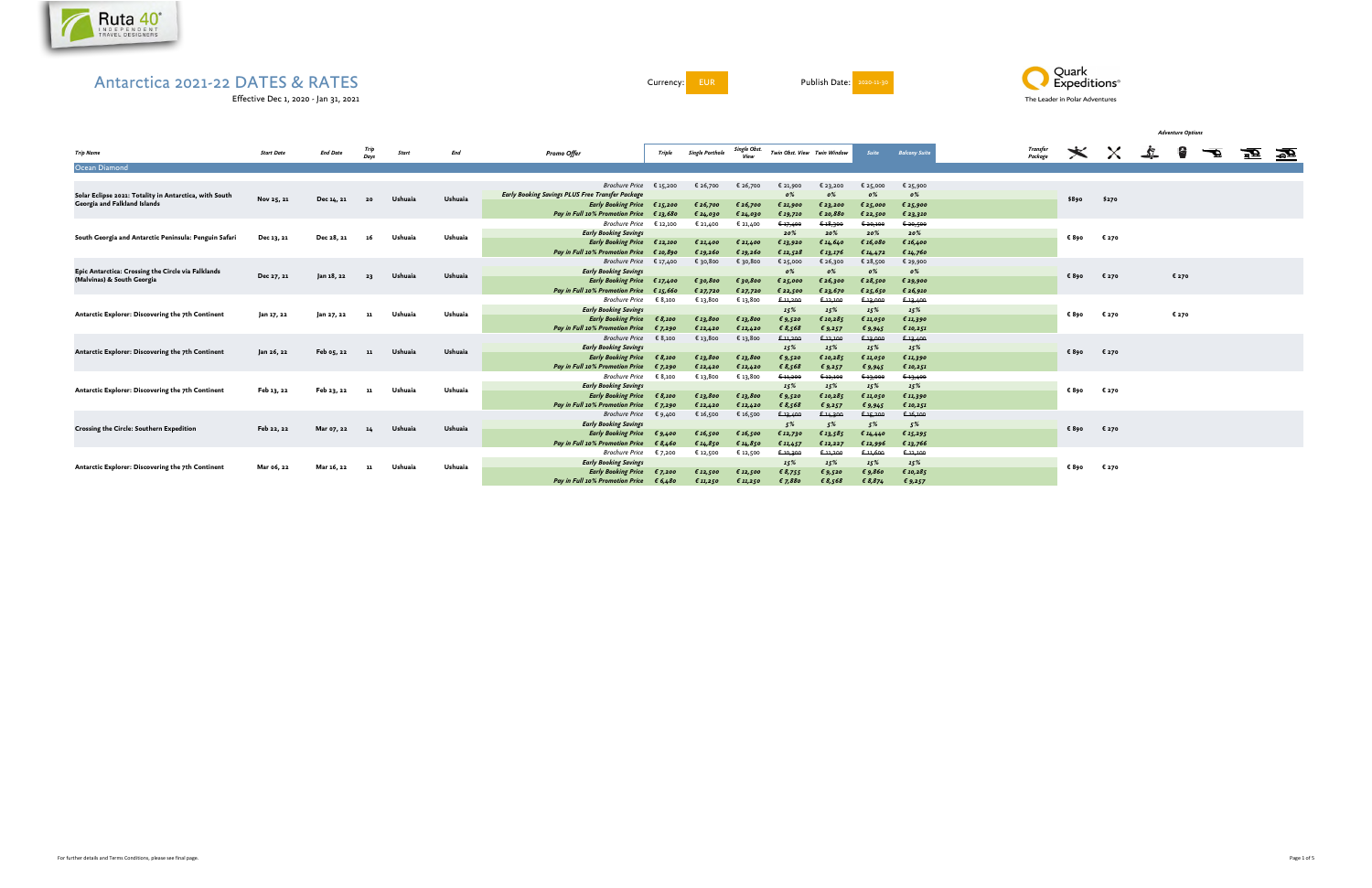

Currency: EUR Publish Date: 2020-11-30

Effective Dec 1, 2020 - Jan 31, 2021

| <b>Trip Name</b>                                                       | <b>Start Date</b> | <b>End Date</b> | Days | <b>Start</b>                | End          | <b>Promo Offer</b>                                                                                                                       | <b>Triple</b>                   | <b>Lower Deck</b><br>Twin                       | <b>Main Deck</b><br>Porthole                    | Main Deck<br>Window                                 | Superior                                | Deluxe                                    | <b>Suite</b>                              | <b>Owner's Suite</b>                           | Transfer<br>Package |       | <b>マスズ×</b> |       | $\overline{\mathbf{F}}$ | 蚕 | H |
|------------------------------------------------------------------------|-------------------|-----------------|------|-----------------------------|--------------|------------------------------------------------------------------------------------------------------------------------------------------|---------------------------------|-------------------------------------------------|-------------------------------------------------|-----------------------------------------------------|-----------------------------------------|-------------------------------------------|-------------------------------------------|------------------------------------------------|---------------------|-------|-------------|-------|-------------------------|---|---|
| Ocean Adventurer                                                       |                   |                 |      |                             |              |                                                                                                                                          |                                 |                                                 |                                                 |                                                     |                                         |                                           |                                           |                                                |                     |       |             |       |                         |   |   |
| Falklands, South Georgia and Antarctica: Explorers and<br><b>Kings</b> | Nov 14, 21        | Dec 03, 21      | 20   | Ushuaia                     | Ushuaia      | <b>Brochure Price</b><br><b>Early Booking Savings</b><br>Early Booking Price $\epsilon$ 14,300                                           | € 14,300                        | € 18,300<br>5%<br>€ 17,385                      | € 19,200<br>5%<br>€ $18,240$                    | € 21,000<br>5%<br>€ 19,950                          | € 23,200<br>5%<br>€ 22,040              | € 23,200<br>5%<br>€ 22,040                | € 29,400<br>5%<br>€ 27,930                | € 31,600<br>5%<br>€ 30,020                     |                     | € 890 | € 270       |       |                         |   |   |
| <b>Antarctic Express: Fly the Drake</b>                                | Dec 05, 21        | Dec 13, 21      | 9    | Punta Arenas Punta Arenas   |              | Pay in Full 10% Promotion Price<br><b>Brochure Price</b><br><b>Early Booking Savings</b><br>Early Booking Price € 10,300                 | € 12,870<br>€ 10,300            | € 15,647<br>€ 13,400<br>20%<br>€ 10,720         | € 16,416<br>€ 13,800<br>20%<br>€ 11,040         | € 17,955<br>€ 15,200<br>20%<br>€ 12,160             | € 19,836<br>€ 17,000<br>25%<br>€ 12,750 | € 19,836<br>€ 17,000<br>25%<br>€ 12,750   | € 25,137<br>€ 21,400<br>25%<br>€ 16,050   | € 27,018<br>€ 22,700<br>25%<br>€ 17,025        |                     | € 890 | € 270       |       |                         |   |   |
| <b>Antarctic Express: Fly the Drake</b>                                | Dec 11, 21        | Dec 18, 21      | - 8  | Punta Arenas Punta Arenas   |              | Pay in Full 10% Promotion Price<br><b>Brochure Price</b><br><b>Early Booking Savings</b><br><b>Early Booking Price</b>                   | € 9,270<br>€ 9,800<br>€ 9,800   | € 9,648<br>€ 12,500<br>20%<br>€ 10,000          | $\epsilon$ 9,936<br>€ 13,000<br>20%<br>€ 10,400 | € 10,944<br>€ 14,300<br>20%<br>€ 11,440             | € 11,475<br>€ 15,600<br>25%<br>€ 11,700 | € 11,475<br>€ 15,600<br>25%<br>€ 11,700   | € 14,445<br>€ 20,100<br>25%<br>€ 15,075   | €15,323<br>6.21,400<br>25%<br>€16,050          |                     | € 890 | € 270       |       |                         |   |   |
| <b>Antarctic Express: Fly the Drake</b>                                | Dec 16, 21        | Dec 23, 21      | - 8  | Punta Arenas Punta Arenas   |              | Pay in Full 10% Promotion Price<br><b>Brochure Price</b><br><b>Early Booking Savings</b><br><b>Early Booking Price</b>                   | \$8,820<br>€ 9,800<br>€ 9,800   | € 9,000<br>€ 12,500<br>15%<br>€ 10,625          | € 9,360<br>€ 13,000<br>15%<br>€ 11,050          | € 10,296<br>€ 14,300<br>15%<br>€ 12,155             | € 10,530<br>€ 15,600<br>20%<br>€ 12,480 | € 10,530<br>€ 15,600<br>20%<br>€ 12,480   | € 13,568<br>€ 20,100<br>20%<br>€ 16,080   | € $14, 445$<br>$6 - 21,400$<br>20%<br>€ 17,120 |                     | € 890 | € 270       |       |                         |   |   |
| Antarctic Express: Fly the Drake                                       | Dec 21, 21        | Dec 28, 21      | 8    | Punta Arenas                | Punta Arenas | Pay in Full 10% Promotion Price<br><b>Brochure Price</b><br><b>Early Booking Savings</b>                                                 | € 8,820<br>€ 10,300             | € 9,563<br>€ 13,400<br>5%                       | € 9,945<br>€ 13,800<br>5%                       | € 10,940<br>€ 15,200<br>5%                          | € 11,232<br>€ 17,000<br>5%              | € 11,232<br>€ 17,000<br>5%                | € $14,472$<br>€ 21,400<br>5%              | € 15,408<br>€ 22,700<br>5%                     |                     | € 890 | € 270       |       |                         |   |   |
| South Georgia and Antarctic Peninsula: Penguin Safari                  | Dec 29, 21        |                 |      | Ushuaia                     | Ushuaia      | <b>Early Booking Price</b><br><b>Pay in Full 10% Promotion Price</b><br><b>Brochure Price</b><br><b>Early Booking Savings</b>            | € 10,300<br>€ 9,270<br>€ 13,400 | € 12,730<br>€ 11,457<br>€ 17,400<br>15%         | € 13,110<br>€ 11,799<br>€ 17,800<br>15%         | € 14,440<br>€ 12,996<br>€ 19,600<br>15%             | € 16,150<br>€ 14,535<br>€ 21,900<br>20% | € $16,150$<br>€ 14,535<br>€ 21,900<br>20% | € 20,330<br>€ $18,297$<br>€ 27,600<br>20% | € 21,565<br>€ 19,409<br>€ 29,400<br>20%        |                     | € 890 | € 270       |       |                         |   |   |
|                                                                        |                   | Jan 13, 22      | 16   |                             |              | Early Booking Price € 13,400<br><b>Pay in Full 10% Promotion Price</b><br><b>Brochure Price</b><br><b>Early Booking Savings</b>          | € 12,060<br>€ 8,900             | € 14,790<br>€ 13,311<br>€ 11,600<br>15%         | € 15,130<br>€ 13,617<br>€ 12,100<br>15%         | € 16,660<br>€ 14,994<br><del>€ 13,400</del><br>15%  | € 17,520<br>€ 15,768<br>€ 14,700<br>20% | € 17,520<br>€ 15,768<br>€ 14,700<br>20%   | € 22,080<br>€ 19,872<br>€ 18,300<br>20%   | € 23,520<br>€ 21,168<br>€ 19,600<br>20%        |                     |       |             |       |                         |   |   |
| Antarctic Explorer: Discovering the 7th Continent                      | Jan 12, 22        | Jan 22, 22      | 11   | Ushuaia                     | Ushuaia      | <b>Early Booking Price</b><br><b>Pay in Full 10% Promotion Price</b><br>Brochure Price                                                   | € 8,900<br>€ 8,010<br>€ 8,900   | € 9,860<br>€ 8,874<br>€ 11,600                  | € 10,285<br>€ $9,257$<br>€ 12,100               | € 11,390<br>€ 10,251<br>€ 13,400                    | € 11,760<br>€ 10,584<br>€ 14,700        | € 11,760<br>€ 10,584<br>€ 14,700          | € 14,640<br>€ 13,176<br>€18,300           | € 15,680<br>€ $14,112$<br>€ 19,600             |                     | € 890 | € 270       | € 270 |                         |   |   |
| Antarctic Explorer: Discovering the 7th Continent                      | Jan 21, 22        | Jan 31, 22      | -11  | Ushuaia                     | Ushuaia      | <b>Early Booking Savings</b><br><b>Early Booking Price</b><br>Pay in Full 10% Promotion Price<br><b>Brochure Price</b>                   | € 8,900<br>€ 8,010<br>€ 8,900   | 15%<br>€ 9,860<br>€ $8,874$<br>€ 11,600         | 15%<br>€ 10,285<br>€ $9,257$<br>6.12,100        | 15%<br>€ 11,390<br>€ 10,251<br>€ 13,400             | 20%<br>€ 11,760<br>€ 10,584<br>€ 14,700 | 20%<br>€ 11,760<br>€ 10,584<br>€ 14,700   | 20%<br>€ 14,640<br>€ 13,176<br>€ 18,300   | 20%<br>€ 15,680<br>€ $14,112$<br>€ 19,600      |                     | € 890 | € 270       | € 270 |                         |   |   |
| Antarctic Explorer: Discovering the 7th Continent                      | Jan 30, 22        | Feb 09, 22      | -11  | Ushuaia                     | Ushuaia      | <b>Early Booking Savings</b><br>Early Booking Price $\epsilon$ 8,900<br>Pay in Full 10% Promotion Price                                  | € 8,010                         | 15%<br>€ 9,860<br>€ $8,874$                     | 15%<br>€ 10,285<br>€ $9,257$                    | 15%<br>€ 11,390<br>€ 10,251                         | 20%<br>€ 11,760<br>€ 10,584             | 20%<br>€ 11,760<br>€ 10,584               | 20%<br>€ 14,640<br>€ 13,176               | 20%<br>€15,680<br>€ $14,112$                   |                     | € 890 | € 270       |       |                         |   |   |
| Antarctic Express: Fly the Drake                                       | Feb 11, 22        | Feb 18, 22      | - 8  | Punta Arenas Punta Arenas   |              | <b>Brochure Price</b><br><b>Early Booking Savings</b><br>Early Booking Price € 10,300<br><b>Pay in Full 10% Promotion Price</b>          | € 10,300<br>€ 9,270             | € 13,000<br>15%<br>€ 11,050<br>€ 9,945          | € 13,400<br>15%<br>€ 11,390<br>€ 10,251         | € 14,700<br>15%<br>€ 12,495<br>€ 11,246             | € 16,500<br>20%<br>€ 13,200<br>€ 11,880 | € 16,500<br>20%<br>€ 13,200<br>€ 11,880   | € 21,000<br>20%<br>€ 16,800<br>€ 15,120   | € 22,300<br>20%<br>€ 17,840<br>€ 16,056        |                     | € 890 | € 270       |       |                         |   |   |
| <b>Antarctic Express: Fly the Drake</b>                                | Feb 16, 22        | Feb 23, 22      |      | 8 Punta Arenas Punta Arenas |              | <i>Brochure Price</i> $\epsilon$ 10,300<br><b>Early Booking Savings</b><br><b>Early Booking Price</b><br>Pay in Full 10% Promotion Price | € 10,300<br>€ 9,270             | € 13,000<br>15%<br>€ 11,050<br>$\epsilon$ 9,945 | € 13,400<br>15%<br>€ 11,390<br>€ 10,251         | € 14,700<br>15%<br>€ 12,495<br>€ 11,246             | € 16,500<br>20%<br>€ 13,200<br>€ 11,880 | € 16,500<br>20%<br>€ 13,200<br>€ 11,880   | 6.21,000<br>20%<br>€ 16,800<br>€ 15,120   | € 22,300<br>20%<br>€ 17,840<br>€ 16,056        |                     | € 890 | € 270       |       |                         |   |   |
| Antarctic Express: Crossing the Circle                                 | Feb 21, 22        | Mar 03, 22      | - 11 | Punta Arenas Punta Arenas   |              | Brochure Price $\epsilon$ 12,100<br><b>Early Booking Savings</b><br><b>Early Booking Price</b><br><b>Pay in Full 10% Promotion Price</b> | € 12,100<br>€ 10,890            | € 15,200<br>15%<br>€ 12,920<br>€ 11,628         | 6.16,100<br>15%<br>€ 13,685<br>€ 12,317         | € 17,400<br>15%<br>€ 14,790                         | € 19,200<br>20%<br>€ 15,360<br>€ 13,824 | € 19,200<br>20%<br>€ 15,360<br>€ 13,824   | € 24,500<br>20%<br>€ 19,600<br>€ 17,640   | € 26,300<br>20%<br>€ 21,040<br>€ 18,936        |                     | € 890 | € 270       |       |                         |   |   |
| <b>Crossing the Circle: Southern Expedition</b>                        | Mar 04, 22        | Mar 17, 22      | 14   | Ushuaia                     | Ushuaia      | <b>Brochure Price</b><br><b>Early Booking Savings</b><br>Early Booking Price € 10,700<br><b>Pay in Full 10% Promotion Price</b>          | € 10,700<br>£9,630              | € 13,800<br>10%<br>€ 12,420<br>€ 11,178         | € 14,300<br>10%<br>€ 12,870<br>€ 11,583         | € 13,311<br>€ 15,600<br>10%<br>€ 14,040<br>€ 12,636 | € 17,400<br>15%<br>€ 14,790<br>€ 13,311 | € 17,400<br>15%<br>€ 14,790<br>€ 13,311   | € 21,900<br>15%<br>€ 18,615<br>€ $16,754$ | € 23,600<br>15%<br>€ 20,060<br>€ 18,054        |                     | € 890 | € 270       |       |                         |   |   |
|                                                                        |                   |                 |      |                             |              |                                                                                                                                          |                                 |                                                 |                                                 |                                                     |                                         |                                           |                                           |                                                |                     |       |             |       |                         |   |   |



|                     |             |              |                | <b>Adventure Options</b> |                         |  |
|---------------------|-------------|--------------|----------------|--------------------------|-------------------------|--|
| Transfer<br>Package |             | $\mathsf{X}$ | Ŝ.,            | 8                        | $\overline{\mathbf{F}}$ |  |
|                     |             |              |                |                          |                         |  |
|                     |             |              |                |                          |                         |  |
|                     | € 890 € 270 |              |                |                          |                         |  |
|                     |             |              |                |                          |                         |  |
|                     |             |              |                |                          |                         |  |
|                     | € 890 € 270 |              |                |                          |                         |  |
|                     |             |              |                |                          |                         |  |
|                     | € 890 € 270 |              |                |                          |                         |  |
|                     |             |              |                |                          |                         |  |
|                     |             |              |                |                          |                         |  |
|                     | € 890 € 270 |              |                |                          |                         |  |
|                     |             |              |                |                          |                         |  |
|                     | € 890 € 270 |              |                |                          |                         |  |
|                     |             |              |                |                          |                         |  |
|                     |             |              |                |                          |                         |  |
|                     | €890 €270   |              |                |                          |                         |  |
|                     |             |              |                |                          |                         |  |
|                     | € 890 € 270 |              |                | € 270                    |                         |  |
|                     |             |              |                |                          |                         |  |
|                     | €890 €270   |              | $\epsilon$ 270 |                          |                         |  |
|                     |             |              |                |                          |                         |  |
|                     |             |              |                |                          |                         |  |
|                     | € 890 € 270 |              |                |                          |                         |  |
|                     |             |              |                |                          |                         |  |
|                     | €890 €270   |              |                |                          |                         |  |
|                     |             |              |                |                          |                         |  |
|                     | € 890 € 270 |              |                |                          |                         |  |
|                     |             |              |                |                          |                         |  |
|                     |             |              |                |                          |                         |  |
|                     | € 890 € 270 |              |                |                          |                         |  |
|                     |             |              |                |                          |                         |  |
|                     | € 890 € 270 |              |                |                          |                         |  |
|                     |             |              |                |                          |                         |  |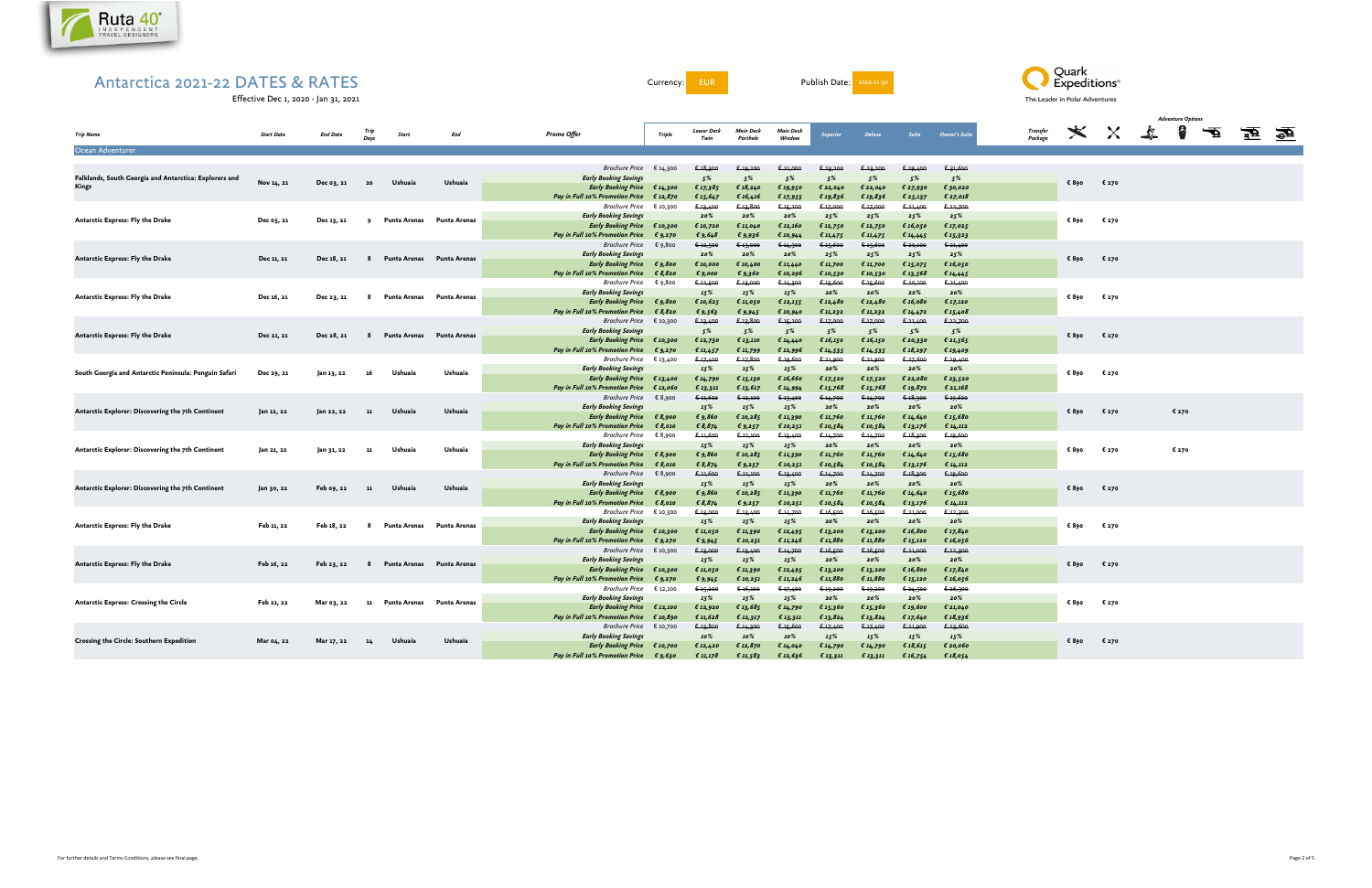

Currency: EUR Publish Date: 2020-11-30

Effective Dec 1, 2020 - Jan 31, 2021



| <b>Trip Name</b>                                      | <b>Start Date</b> | <b>End Date</b> | Days      | <b>Start</b>              | End     | <b>Promo Offer</b>                                | Triple   |                  | <b>Infinity Suite Veranda Suite Superior Suite Deluxe Suite Owner's Suite</b> |                  |                  |            | <b>Transfer</b><br>Package |                                                                                                                                                                                 | $\star$ $\times$ | $\mathcal{L}_{\mathcal{L}}$ | 8     | ₹ | 蚕 | $\overline{\mathbf{z}}$ |
|-------------------------------------------------------|-------------------|-----------------|-----------|---------------------------|---------|---------------------------------------------------|----------|------------------|-------------------------------------------------------------------------------|------------------|------------------|------------|----------------------------|---------------------------------------------------------------------------------------------------------------------------------------------------------------------------------|------------------|-----------------------------|-------|---|---|-------------------------|
| <b>World Explorer</b>                                 |                   |                 |           |                           |         |                                                   |          |                  |                                                                               |                  |                  |            |                            |                                                                                                                                                                                 |                  |                             |       |   |   |                         |
|                                                       |                   |                 |           |                           |         | Brochure Price $\epsilon$ 8,900                   |          |                  |                                                                               |                  |                  | € 17,000   |                            |                                                                                                                                                                                 |                  |                             |       |   |   |                         |
|                                                       |                   |                 |           |                           |         | <b>Early Booking Savings</b>                      |          | € 13,000<br>15%  | € 12,500<br>15%                                                               | € 14,300<br>15%  | € 15,600<br>15%  | 15%        |                            |                                                                                                                                                                                 |                  |                             |       |   |   |                         |
| Antarctic Explorer: Discovering the 7th Continent     | Nov 03, 21        | Nov 13, 21      | -11       | Ushuaia                   | Ushuaia | Early Booking Price $\epsilon$ 8,900              |          | € 11,050         | € 10,625                                                                      | € 12,155         | € 13,260         | € 14,450   |                            | € 890                                                                                                                                                                           | € 270            | € 270                       | € 270 |   |   |                         |
|                                                       |                   |                 |           |                           |         | Pay in Full 10% Promotion Price                   | € 8,010  | € 9,945          | £9,563                                                                        | € 10,940         | € 11,934         | € 13,005   |                            |                                                                                                                                                                                 |                  |                             |       |   |   |                         |
|                                                       |                   |                 |           |                           |         | <i>Brochure Price</i> $\epsilon$ 14,300           |          | € 20,500         | € 19,600                                                                      | € 22,700         | € 24,500         | € 26,300   |                            |                                                                                                                                                                                 |                  |                             |       |   |   |                         |
|                                                       |                   |                 |           |                           |         | <b>Early Booking Savings</b>                      |          | 20%              | 20%                                                                           | 20%              | 20%              | 20%        |                            |                                                                                                                                                                                 |                  |                             |       |   |   |                         |
| South Georgia and Antarctic Peninsula: Penguin Safari | Nov 12, 21        | Nov 27, 21      |           | Ushuaia                   | Ushuaia | Early Booking Price $\epsilon$ 14,300             |          | € 16,400         | € 15,680                                                                      | € 18,160         | € 19,600         | € 21,040   |                            | € 890                                                                                                                                                                           | € 270            | € 270                       |       |   |   |                         |
|                                                       |                   |                 |           |                           |         | Pay in Full 10% Promotion Price $\epsilon$ 12,870 |          | € 14,760         | € 14,112                                                                      | € 16,344         | € 17,640         | € $18,936$ |                            |                                                                                                                                                                                 |                  |                             |       |   |   |                         |
|                                                       |                   |                 |           |                           |         | <i>Brochure Price</i> € 15,200                    |          | € 22,300         | € 21,400                                                                      | € 24,100         | € 26,700         | € 28,500   |                            |                                                                                                                                                                                 |                  |                             |       |   |   |                         |
| Solar Eclipse 2021: Totality in Antarctica with South |                   |                 |           |                           |         | <b>Early Booking Savings</b>                      |          | $\mathfrak{o}\%$ | $\mathfrak{o}\%$                                                              | 0%               | $\mathfrak{o}\%$ | 0%         |                            |                                                                                                                                                                                 |                  |                             |       |   |   |                         |
| Georgia                                               | Nov 26, 21        | Dec 12, 21      | <b>17</b> | Ushuaia                   | Ushuaia | Early Booking Price $\epsilon$ 15,200             |          | £22,300          | € 21,400                                                                      | € 24,100         | € 26,700         | € 28,500   |                            | € 890                                                                                                                                                                           | € 270            | € 270                       |       |   |   |                         |
|                                                       |                   |                 |           |                           |         | Pay in Full 10% Promotion Price                   | € 13,680 | € 20,070         | € 19,260                                                                      | € 21,690         | € 24,030         | € 25,650   |                            |                                                                                                                                                                                 |                  |                             |       |   |   |                         |
|                                                       |                   |                 |           |                           |         | <i>Brochure Price</i> $\epsilon$ 10,300           |          | € 14,700         | € 14,300                                                                      | € 16,500         | € 17,800         | € 19,200   |                            |                                                                                                                                                                                 |                  |                             |       |   |   |                         |
|                                                       |                   |                 |           |                           |         | <b>Early Booking Savings</b>                      |          | $\mathfrak{o}\%$ | $\mathfrak{o}\%$                                                              | 0%               | $\mathfrak{o}\%$ | $0\%$      |                            |                                                                                                                                                                                 |                  |                             |       |   |   |                         |
| Antarctic Explorer: Discovering the 7th Continent     | Dec 19, 21        | Dec 29, 21      | -11       | Ushuaia                   | Ushuaia | Early Booking Price $\epsilon$ 10,300             |          | € 14,700         | € 14,300                                                                      | € 16,500         | € 17,800         | € 19,200   |                            | € 890                                                                                                                                                                           | € 270            | € 270                       | € 270 |   |   |                         |
|                                                       |                   |                 |           |                           |         | Pay in Full 10% Promotion Price                   | € 9,270  | € 13,230         | € 12,870                                                                      | € 14,850         | € 16,020         | € 17,280   |                            |                                                                                                                                                                                 |                  |                             |       |   |   |                         |
|                                                       |                   |                 |           |                           |         | <i>Brochure Price</i> € 10,700                    |          | € 15,600         | € 15,200                                                                      | € 17,400         | € 18,700         | € 20,100   |                            |                                                                                                                                                                                 |                  |                             |       |   |   |                         |
|                                                       |                   |                 |           |                           |         | <b>Early Booking Savings</b>                      |          | $\mathfrak{o}\%$ | 0%                                                                            | $\mathfrak{o}\%$ | $\mathfrak{o}\%$ | 0%         |                            |                                                                                                                                                                                 |                  |                             |       |   |   |                         |
| Antarctic Explorer: Discovering the 7th Continent     | Dec 28, 21        | Jan 08, 22      | - 12      | Ushuaia                   | Ushuaia | Early Booking Price $\epsilon$ 10,700             |          | € 15,600         | € 15,200                                                                      | € 17,400         | € 18,700         | € 20,100   |                            | € 890                                                                                                                                                                           | € 270            | € 270                       |       |   |   |                         |
|                                                       |                   |                 |           |                           |         | Pay in Full 10% Promotion Price                   | €9,630   | € 14,040         | € 13,680                                                                      | € 15,660         | € 16,830         | € 18,090   |                            |                                                                                                                                                                                 |                  |                             |       |   |   |                         |
|                                                       |                   |                 |           |                           |         | <i>Brochure Price</i> $\epsilon$ 9,800            |          | € 14,300         | € 13,800                                                                      | € 15,600         | € 17,000         | € 18,700   |                            |                                                                                                                                                                                 |                  |                             |       |   |   |                         |
|                                                       |                   |                 |           |                           |         | <b>Early Booking Savings</b>                      |          | $o\%$            | $\mathfrak{o}\%$                                                              | $0\%$            | $\mathfrak{o}\%$ | 0%         |                            |                                                                                                                                                                                 |                  |                             |       |   |   |                         |
| Antarctic Explorer: Discovering the 7th Continent     | Jan 07, 22        | Jan 17, 22      | - 11      | Ushuaia                   | Ushuaia | Early Booking Price $\epsilon$ 9,800              |          | € 14,300         | € 13,800                                                                      | € 15,600         | € 17,000         | € $18,700$ |                            |                                                                                                                                                                                 |                  |                             |       |   |   |                         |
|                                                       |                   |                 |           |                           |         | Pay in Full 10% Promotion Price                   | € 8,820  | € 12,870         | € 12,420                                                                      | € 14,040         | € 15,300         | € 16,830   |                            |                                                                                                                                                                                 |                  |                             |       |   |   |                         |
|                                                       |                   |                 |           |                           |         | <i>Brochure Price</i> $\epsilon$ 9,800            |          | € 14,300         | € 13,800                                                                      | € 15,600         | € 17,000         | € 18,700   |                            |                                                                                                                                                                                 |                  |                             |       |   |   |                         |
|                                                       |                   |                 |           |                           |         | <b>Early Booking Savings</b>                      |          | 5%               | 5%                                                                            | 5%               | 5%               | 5%         |                            |                                                                                                                                                                                 |                  |                             |       |   |   |                         |
| Antarctic Explorer: Discovering the 7th Continent     | Feb 03, 22        | Feb 13, 22      | - 11      | Ushuaia                   | Ushuaia | Early Booking Price $\epsilon$ 9,800              |          | € 13,585         | € 13,110                                                                      | € 14,820         | € 16,150         | € 17,765   |                            |                                                                                                                                                                                 |                  |                             |       |   |   |                         |
|                                                       |                   |                 |           |                           |         | <b>Pay in Full 10% Promotion Price</b>            | € 8,820  | € 12,227         | € 11,799                                                                      | €13,338          | € 14,535         | € 15,989   |                            |                                                                                                                                                                                 |                  |                             |       |   |   |                         |
|                                                       |                   |                 |           |                           |         | <i>Brochure Price</i> $\epsilon$ 14,300           |          | € 20,500         | € 19,600                                                                      | € 22,700         | €-24,500         | € 26,300   |                            |                                                                                                                                                                                 |                  |                             |       |   |   |                         |
|                                                       |                   |                 |           |                           |         | <b>Early Booking Savings</b>                      |          | 15%              | 15%                                                                           | 15%              | 15%              | 15%        |                            |                                                                                                                                                                                 |                  |                             |       |   |   |                         |
| South Georgia and Antarctic Peninsula: Penguin Safari | Feb 12, 22        | Feb 27, 22      | - 16      | Ushuaia                   | Ushuaia | Early Booking Price $\epsilon$ 14,300             |          | € 17,425         | € 16,660                                                                      | € 19,295         | € 20,825         | € 22,355   |                            |                                                                                                                                                                                 |                  |                             |       |   |   |                         |
|                                                       |                   |                 |           |                           |         | Pay in Full 10% Promotion Price $\epsilon$ 12,870 |          | €15,683          | € 14,994                                                                      | € 17,366         | € $18,743$       | € 20,120   |                            |                                                                                                                                                                                 |                  |                             |       |   |   |                         |
|                                                       |                   |                 |           |                           |         | <i>Brochure Price</i> $€ 11,600$                  |          | € 17,000         | € 16,100                                                                      | € 18,700         | € 20,100         | € 21,900   |                            |                                                                                                                                                                                 |                  |                             |       |   |   |                         |
|                                                       |                   |                 |           |                           |         | <b>Early Booking Savings</b>                      |          | 20%              | 20%                                                                           | 20%              | 20%              | 20%        |                            |                                                                                                                                                                                 |                  |                             |       |   |   |                         |
| <b>Antarctic Express: Fly the Drake</b>               | Mar 01, 22        | Mar 08, 22      | - 8       | Punta Arenas Punta Arenas |         | Early Booking Price $\epsilon$ 11,600             |          | € 13,600         | € 12,880                                                                      | € 14,960         | € 16,080         | € 17,520   |                            |                                                                                                                                                                                 |                  |                             |       |   |   |                         |
|                                                       |                   |                 |           |                           |         | Pay in Full 10% Promotion Price $\epsilon$ 10,440 |          | € 12,240         | € 11,592                                                                      | € 13,464         | € $14,472$       | € 15,768   |                            |                                                                                                                                                                                 |                  |                             |       |   |   |                         |
|                                                       |                   |                 |           |                           |         | <i>Brochure Price</i> $\epsilon$ 11,600           |          | € 17,000         | 6.16,100                                                                      | €18,700          | € 20,100         | € 21,900   |                            |                                                                                                                                                                                 |                  |                             |       |   |   |                         |
|                                                       |                   |                 |           |                           |         | <b>Early Booking Savings</b>                      |          | 20%              | 20%                                                                           | 20%              | 20%              | 20%        |                            |                                                                                                                                                                                 |                  |                             |       |   |   |                         |
| Antarctic Express: Fly the Drake                      | Mar 06, 22        | Mar 13, 22      | 8         | Punta Arenas Punta Arenas |         | <b>Early Booking Price</b>                        | € 11,600 | € 13,600         | € 12,880                                                                      | € 14,960         | € 16,080         | € 17,520   |                            |                                                                                                                                                                                 |                  |                             |       |   |   |                         |
|                                                       |                   |                 |           |                           |         | Pay in Full 10% Promotion Price $\epsilon$ 10,440 |          | € 12,240         | € 11,592                                                                      | € 13,464         | € $14, 472$      | € 15,768   |                            |                                                                                                                                                                                 |                  |                             |       |   |   |                         |
|                                                       |                   |                 |           |                           |         | <i>Brochure Price</i> $€ 11,600$                  |          | € 17,000         | 6.16,100                                                                      | 6.18,700         | € 20,100         | 6.21,900   |                            |                                                                                                                                                                                 |                  |                             |       |   |   |                         |
|                                                       |                   |                 |           |                           |         | <b>Early Booking Savings</b>                      |          | 20%              | 20%                                                                           | 20%              | 20%              | 20%        |                            |                                                                                                                                                                                 |                  |                             |       |   |   |                         |
| Antarctic Express: Fly the Drake                      | Mar 11, 22        | Mar 18, 22      | -8        | Punta Arenas Punta Arenas |         | <b>Early Booking Price</b>                        | € 11,600 | € 13,600         | € 12,880                                                                      | € 14,960         | € 16,080         | € 17,520   |                            |                                                                                                                                                                                 |                  |                             |       |   |   |                         |
|                                                       |                   |                 |           |                           |         | Pay in Full 10% Promotion Price $\epsilon$ 10,440 |          | € 12,240         | € 11,592                                                                      | € 13,464         | € 14,472         | € 15,768   |                            | € 270<br>€ 890<br>€ 270<br>€ 270<br>€ 270<br>€ 270<br>€ 890<br>€ 270<br>€ 270<br>€ 270<br>€890<br>€ 890<br>€ 270<br>€ 270<br>€ 890<br>€ 270<br>€ 270<br>€ 890<br>€ 270<br>€ 270 |                  |                             |       |   |   |                         |
|                                                       |                   |                 |           |                           |         |                                                   |          |                  |                                                                               |                  |                  |            |                            |                                                                                                                                                                                 |                  |                             |       |   |   |                         |

|                     |                        |                     | <b>Adventure Options</b> |                        |  |
|---------------------|------------------------|---------------------|--------------------------|------------------------|--|
| Transfer<br>Package | $\times$ $\frac{1}{2}$ |                     | 8                        | $\boldsymbol{\varphi}$ |  |
|                     |                        |                     |                          |                        |  |
|                     |                        |                     |                          |                        |  |
|                     |                        |                     |                          |                        |  |
|                     |                        | €890 €270 €270 €270 |                          |                        |  |
|                     |                        |                     |                          |                        |  |
|                     |                        |                     |                          |                        |  |
|                     | €890 €270 €270         |                     |                          |                        |  |
|                     |                        |                     |                          |                        |  |
|                     |                        |                     |                          |                        |  |
|                     | €890 €270 €270         |                     |                          |                        |  |
|                     |                        |                     |                          |                        |  |
|                     |                        |                     |                          |                        |  |
|                     |                        | €890 €270 €270 €270 |                          |                        |  |
|                     |                        |                     |                          |                        |  |
|                     |                        |                     |                          |                        |  |
|                     |                        | €890 €270 €270 €270 |                          |                        |  |
|                     |                        |                     |                          |                        |  |
|                     |                        |                     |                          |                        |  |
|                     |                        | €890 €270 €270 €270 |                          |                        |  |
|                     |                        |                     |                          |                        |  |
|                     |                        |                     |                          |                        |  |
|                     |                        |                     |                          |                        |  |
|                     | €890 €270 €270         |                     |                          |                        |  |
|                     |                        |                     |                          |                        |  |
|                     |                        |                     |                          |                        |  |
|                     | €890 €270 €270         |                     |                          |                        |  |
|                     |                        |                     |                          |                        |  |
|                     |                        |                     |                          |                        |  |
|                     | €890 €270 €270         |                     |                          |                        |  |
|                     |                        |                     |                          |                        |  |
|                     |                        |                     |                          |                        |  |
|                     | €890 €270 €270         |                     |                          |                        |  |
|                     |                        |                     |                          |                        |  |
|                     |                        |                     |                          |                        |  |
|                     | €890 €270 €270         |                     |                          |                        |  |
|                     |                        |                     |                          |                        |  |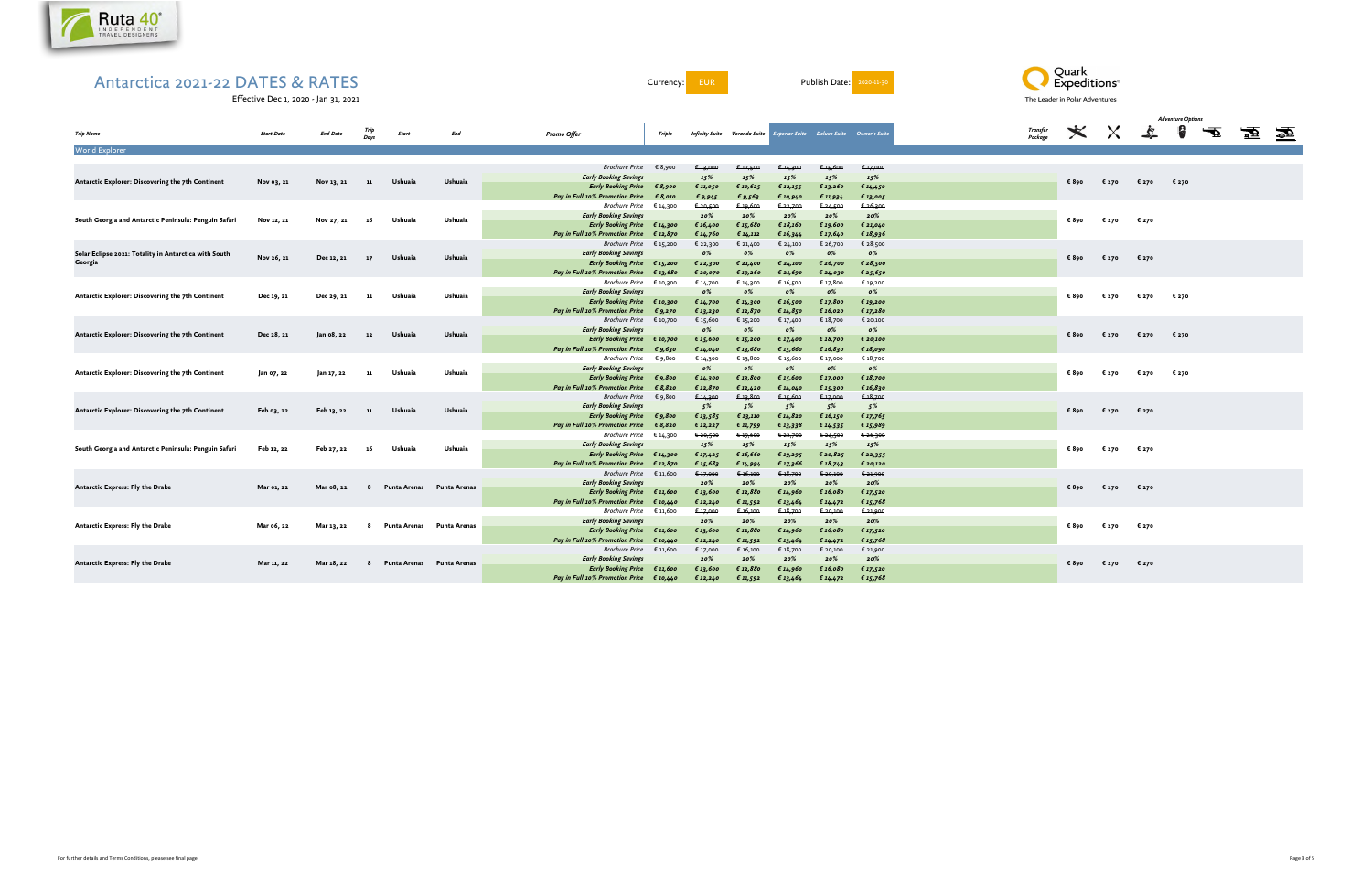

Currency: EUR Publish Date: 2020-11-30

Effective Dec 1, 2020 - Jan 31, 2021



|                                                                                     |                   |                 |              |              |                                        |                                                                      |                      |          |                                                            |                      |                      |                       |                                                                           |                      |                      |                                    | <b>Adventure Options</b> |          |       |       |                         |       |              |
|-------------------------------------------------------------------------------------|-------------------|-----------------|--------------|--------------|----------------------------------------|----------------------------------------------------------------------|----------------------|----------|------------------------------------------------------------|----------------------|----------------------|-----------------------|---------------------------------------------------------------------------|----------------------|----------------------|------------------------------------|--------------------------|----------|-------|-------|-------------------------|-------|--------------|
| <b>Trip Name</b>                                                                    | <b>Start Date</b> | <b>End Date</b> | Trip<br>Davs | Start        | End                                    | <b>Promo Offer</b>                                                   |                      |          | Solo Panorama Explorer Triple Explorer Suite Balcony Suite |                      |                      |                       | Deluxe Balcony<br>Terrace Suite Penthouse Suite Owner's Suite Ultra Suite |                      |                      | Transfer<br>Package                | $\bigstar$               | $\times$ | 5     | 8     | $\overline{\mathbf{r}}$ | 蚕     | $\mathbf{E}$ |
| <b>Ultramarine</b>                                                                  |                   |                 |              |              |                                        |                                                                      |                      |          |                                                            |                      |                      |                       |                                                                           |                      |                      |                                    |                          |          |       |       |                         |       |              |
|                                                                                     |                   |                 |              |              |                                        | <b>Brochure Price</b>                                                | € 15,600             | € 10,700 |                                                            | 6.16,100             | 6.18,700             | 6.19,600              | € 21.000                                                                  |                      | € 28,500             |                                    |                          |          |       |       |                         |       |              |
|                                                                                     |                   |                 |              |              |                                        | <b>Early Booking Savings</b>                                         |                      |          | 6.14,300<br>15%                                            | 20%                  | 20%                  | 20%                   | 20%                                                                       | € 25,900<br>20%      | 20%                  | € 900<br>0%                        |                          |          |       |       |                         |       |              |
| Antarctic Explorer: Discovering the 7th Continent                                   | Oct 31, 21        | Nov 10, 21      | 11           | Buenos Aires | <b>Buenos Aires</b>                    | <b>Early Booking Price</b>                                           | €15,600              | € 10,700 |                                                            | € 12,880             |                      |                       | € 16,800                                                                  | € 20,720             | € 22,800             | $\epsilon$ 900                     | € 890                    | € 270    |       |       | Included                |       |              |
|                                                                                     |                   |                 |              |              |                                        | <b>Pay in Full 10% Promotion Price</b>                               | € 14,040             | € 9,630  | € 12,155<br>€ 10,940                                       | € 11,592             | € 14,960<br>€ 13,464 | €15,680<br>€ $14,112$ | € 15,120                                                                  | € 18,648             | € 20,520             | €900                               |                          |          |       |       |                         |       |              |
|                                                                                     |                   |                 |              |              |                                        | Brochure Price                                                       | € 19,200             | € 13,400 | € 17,800                                                   | € 19,600             | € 23,200             | € 24,100              | € 25,900                                                                  | € 32,100             | € 35,600             | € 900                              |                          |          |       |       |                         |       |              |
| Antarctic Explorer: Discovering the 7th Continent plus                              |                   |                 |              |              |                                        | <b>Early Booking Savings</b>                                         |                      |          | 15%                                                        | 20%                  | 20%                  | 20%                   | 20%                                                                       | 20%                  | 20%                  | 0%                                 |                          |          |       |       |                         |       |              |
| Cape Horn & Diego Ramirez                                                           | Nov 09, 21        | Nov 21, 21      | -13          | Buenos Aires | <b>Buenos Aires</b>                    | <b>Early Booking Price</b>                                           | € 19,200             | € 13,400 | € 15,130                                                   | € 15,680             | € 18,560             | € 19,280              | € 20,720                                                                  | €25,680              | € $28,480$           | $\epsilon$ 900                     | € 890                    | € 270    | € 270 | € 270 | Included                |       |              |
|                                                                                     |                   |                 |              |              |                                        | <b>Pay in Full 10% Promotion Price</b>                               | €17,280              | € 12,060 | € 13,617                                                   | € $14,112$           | € 16,704             | € 17,352              | € 18,648                                                                  | € 23,112             | € 25,632             | $\epsilon$ 900                     |                          |          |       |       |                         |       |              |
|                                                                                     |                   |                 |              |              |                                        | <b>Brochure Price</b>                                                | € 16,100             | € 11,200 | 6.14,700                                                   | € 16,500             | € 19,200             | € 20,100              | 621,400                                                                   | € 26,700             | € 29,400             | € 900                              |                          |          |       |       |                         |       |              |
|                                                                                     |                   |                 |              |              |                                        | <b>Early Booking Savings</b>                                         |                      |          | 5%                                                         | 5%                   | 5%                   | 5%                    | 5%                                                                        | 5%                   | 5%                   | 0%                                 |                          |          |       |       |                         |       |              |
| Antarctic Explorer: Discovering the 7th Continent                                   | Nov 20, 21        | Nov 30, 21      | - 11         | Buenos Aires | <b>Buenos Aires</b>                    | <b>Early Booking Price</b>                                           | €16,100              | € 11,200 | € 13,965                                                   | € 15,675             | € $18,240$           | € 19,095              | € 20,330                                                                  | £25,365              | € 27,930             | $\epsilon$ 900                     | € 890                    | € 270    | € 270 | € 270 | Included                | €360  | € 450        |
|                                                                                     |                   |                 |              |              |                                        | <b>Pay in Full 10% Promotion Price</b>                               | € 14,490             | € 10,080 | € 12,569                                                   | € 14,108             | € 16,416             | € 17,186              | € $18,297$                                                                | € 22,829             | € 25,137             | € 900                              |                          |          |       |       |                         |       |              |
|                                                                                     |                   |                 |              |              |                                        | Brochure Price                                                       | € 24,100             | € 17,000 | € 22,300                                                   | € 24,500             | € 29,000             | € 30,300              | € 32,500                                                                  | € 40,100             | € 44,500             | € 900                              |                          |          |       |       |                         |       |              |
|                                                                                     |                   |                 |              |              |                                        | <b>Early Booking Savings</b>                                         |                      |          | 15%                                                        | 20%                  | 20%                  | 20%                   | 20%                                                                       | 20%                  | 20%                  | $\mathfrak{o}\%$                   |                          |          |       |       |                         |       |              |
| South Georgia and Antarctic Peninsula: Penguin Safari                               | Dec 08, 21        | Dec 23, 21      | 16           | Buenos Aires | <b>Buenos Aires</b>                    | <b>Early Booking Price</b>                                           | € 24,100             | € 17,000 | € 18,955                                                   | € 19,600             | € 23,200             | € 24,240              | € 26,000                                                                  | € 32,080             | € 35,600             | $\epsilon$ 900                     | € 890                    | € 270    | € 270 |       | Included                |       |              |
|                                                                                     |                   |                 |              |              |                                        | <b>Pay in Full 10% Promotion Price</b>                               | £ 21,690             | € 15,300 | € 17,060                                                   | € 17,640             | € 20,880             | € 21,816              | € 23,400                                                                  | € 28,872             | € 32,040             | $\epsilon$ 900                     |                          |          |       |       |                         |       |              |
|                                                                                     |                   |                 |              |              |                                        | <i>Brochure Price</i> $\epsilon$ 38,300                              |                      | € 26,700 | € 35,600                                                   | € 39,200             | € 46,300             | € 48,100              | <del>€ 51,700</del>                                                       | € 64,100             | € 71,200             | € 900                              |                          |          |       |       |                         |       |              |
| Celebrating Shackleton: Journey from Antarctica to                                  |                   |                 |              |              |                                        | <b>Early Booking Savings</b>                                         |                      |          | 10%                                                        | 15%                  | 15%                  | 15%                   | 15%                                                                       | 15%                  | 15%                  | $\mathfrak{o}\%$                   |                          |          |       |       |                         |       |              |
| South Georgia                                                                       | Dec 22, 21        | jan 10, 22      | 20           | Buenos Aires | <b>Buenos Aires</b>                    | <b>Early Booking Price</b>                                           | €38,300              | € 26,700 | € 32,040                                                   | € 33,320             | € 39,355             | €40,885               | €43,945                                                                   | € 54,485             | € 60,520             | $\epsilon$ 900                     | € 890                    | € 270    | € 270 |       | <b>Included</b>         |       |              |
|                                                                                     |                   |                 |              |              | <b>Pay in Full 10% Promotion Price</b> |                                                                      | € 24,030             | £28,836  | € 29,988                                                   |                      |                      |                       |                                                                           |                      | € 900                |                                    |                          |          |       |       |                         |       |              |
|                                                                                     |                   |                 |              |              |                                        | Brochure Price $\epsilon$ 22,300                                     | £34,470              | € 15,600 | € 20,500                                                   | € 22,700             | € 35,420<br>€ 26,700 | € 36,797<br>628,100   | € 39,551<br>€ 29,900                                                      | €49,037<br>€ 37,000  | € 54,468<br>€ 41,000 | € 900                              |                          |          |       |       |                         |       |              |
|                                                                                     |                   |                 |              |              |                                        | <b>Early Booking Savings</b>                                         |                      |          | 10%                                                        | 15%                  | 15%                  | 15%                   | 15%                                                                       | 15%                  | 15%                  | $\mathfrak{o}\%$                   |                          |          |       |       |                         |       |              |
| Crossing the Circle: Southern Expedition                                            | Jan 09, 22        | Jan 22, 22      | 14           | Buenos Aires | <b>Buenos Aires</b>                    | <b>Early Booking Price</b>                                           | € 22,300             | € 15,600 | € 18,450                                                   | € 19,295             | € 22,695             | € 23,885              | € 25,415                                                                  | € 31,450             | € 34,850             | $\epsilon$ 900                     | € 890                    | € 270    | € 270 | € 270 | Included                | € 360 | € 450        |
|                                                                                     |                   |                 |              |              |                                        | <b>Pay in Full 10% Promotion Price</b>                               | € 20,070             | € 14,040 | € 16,605                                                   | € 17,366             | € 20,426             |                       | € 22,874                                                                  | € 28,305             |                      | $\epsilon$ 900                     |                          |          |       |       |                         |       |              |
|                                                                                     |                   |                 |              |              |                                        | Brochure Price                                                       | € 38,300             | € 26,700 | € 35,600                                                   | € 39,200             | € 46,300             | € 21,497<br>648,100   | € 51,700                                                                  | € 64,100             | € 31,365<br>€ 71,200 | € 900                              |                          |          |       |       |                         |       |              |
| Epic Antarctica: Crossing the Circle via Falklands                                  |                   |                 |              |              |                                        | <b>Early Booking Savings</b>                                         |                      |          | 10%                                                        | 15%                  | 15%                  | 15%                   | 15%                                                                       | 15%                  | 15%                  | $\mathfrak{o}\%$                   |                          |          |       |       |                         |       |              |
| (Malvinas) & South Georgia                                                          | Jan 21, 22        | Feb 12, 22      | 23           | Buenos Aires | <b>Buenos Aires</b>                    | <b>Early Booking Price</b>                                           |                      | € 26,700 |                                                            | € 33,320             |                      | €40,885               |                                                                           |                      | € 60,520             | $\epsilon$ 900                     | € 890                    | € 270    | € 270 |       | Included                | € 360 | € 450        |
|                                                                                     |                   |                 |              |              |                                        | <b>Pay in Full 10% Promotion Price</b>                               | €38,300              | € 24,030 | € 32,040<br>€ 28,836                                       | € 29,988             | € 39,355             |                       | €43,945                                                                   | € 54,485             | € 54,468             | $\epsilon$ 900                     |                          |          |       |       |                         |       |              |
|                                                                                     |                   |                 |              |              |                                        | Brochure Price                                                       | € 34,470<br>€ 16,100 | € 11,200 | € 14,700                                                   | € 16,500             | € 35,420<br>€ 19,200 | € 36,797<br>€ 20,100  | € 39,551<br>€ 21,400                                                      | €49,037<br>€ 26,700  | € 29,400             | € 900                              |                          |          |       |       |                         |       |              |
|                                                                                     |                   |                 |              |              |                                        | <b>Early Booking Savings</b>                                         |                      |          | 10%                                                        | 15%                  | 15%                  | 15%                   | 15%                                                                       | 15%                  | 15%                  | 0%                                 |                          |          |       |       |                         |       |              |
| Antarctic Explorer: Discovering the 7th Continent                                   | Feb 11, 22        | Feb 21, 22      | - 11         | Buenos Aires | <b>Buenos Aires</b>                    |                                                                      | €16,100              | € 11,200 |                                                            | € 14,025             | € 16,320             | € 17,085              | € 18,190                                                                  | € 22,695             | € 24,990             | $\epsilon$ 900                     | € 890                    | € 270    | € 270 |       | Included                | €360  | € 450        |
|                                                                                     |                   |                 |              |              |                                        | <b>Early Booking Price</b><br><b>Pay in Full 10% Promotion Price</b> | € 14,490             | € 10,080 | € 13,230                                                   | € 12,623             | € 14,688             |                       | € 16,371                                                                  |                      | € 22,491             |                                    |                          |          |       |       |                         |       |              |
|                                                                                     |                   |                 |              |              |                                        | <i>Brochure Price</i> € 19,200                                       |                      | € 13,400 | € 11,907<br>€ 17,800                                       | € 19,600             | € 23,200             | € 15,377<br>624,100   | € 25,900                                                                  | € 20,426<br>€ 32,100 | € 35,600             | € 900<br>€ 900                     |                          |          |       |       |                         |       |              |
|                                                                                     |                   |                 |              |              |                                        | <b>Early Booking Savings</b>                                         |                      |          |                                                            | 20%                  | 20%                  | 20%                   | 20%                                                                       | 20%                  | 20%                  | $\mathfrak{o}\%$                   |                          |          |       |       |                         |       |              |
| Antarctic Explorer: Discovering the 7th Continent plus<br>Cape Horn & Diego Ramirez | Feb 20, 22        | Mar 04, 22      | -13          | Buenos Aires | Buenos Aires                           | <b>Early Booking Price</b>                                           |                      | € 13,400 | 15%                                                        | € 15,680             | € $18,560$           | € 19,280              | € 20,720                                                                  | € 25,680             | € $28,480$           | $\epsilon$ 900                     | €890                     | € 270    | € 270 |       | Included                | €360  | € 450        |
|                                                                                     |                   |                 |              |              |                                        | <b>Pay in Full 10% Promotion Price</b>                               | € 19,200             | € 12,060 | € 15,130                                                   |                      |                      |                       | € 18,648                                                                  |                      |                      |                                    |                          |          |       |       |                         |       |              |
|                                                                                     |                   |                 |              |              |                                        | Brochure Price                                                       | €17,280              |          | € 13,617<br>€ 18,700                                       | € 14,112<br>€ 21.000 | € 16,704             | € 17,352              | € 27,200                                                                  | € 23,112             | € 25,632<br>€ 37,400 | € 900<br>€ 900                     |                          |          |       |       |                         |       |              |
|                                                                                     |                   |                 |              |              |                                        |                                                                      | € 20,100             | € 14,300 |                                                            |                      | € 24,500             | € 25,400              |                                                                           | € 33,900             |                      |                                    |                          |          |       |       |                         |       |              |
| <b>Crossing the Circle: Southern Expedition</b>                                     | Mar 03, 22        | Mar 16, 22      | 14           | Buenos Aires | Buenos Aires                           | <b>Early Booking Savings</b><br><b>Early Booking Price</b>           |                      | € 14,300 | 15%<br>€ 15,895                                            | 20%<br>€ 16,800      | 20%<br>€ 19,600      | 20%<br>€ 20,320       | 20%<br>€ 21,760                                                           | 20%<br>€ 27,120      | 20%<br>€ 29,920      | $\mathfrak{o}\%$<br>$\epsilon$ 900 | €890                     | € 270    | € 270 |       | Included                | € 360 | € 450        |
|                                                                                     |                   |                 |              |              |                                        | <b>Pay in Full 10% Promotion Price</b>                               | € 20,100             |          |                                                            |                      |                      |                       |                                                                           |                      |                      |                                    |                          |          |       |       |                         |       |              |
|                                                                                     |                   |                 |              |              |                                        |                                                                      | €18,090              | € 12,870 | € 14,306                                                   | € 15,120<br>6.16,100 | € 17,640<br>€ 18,700 | €18,288               | € 19,584<br>€ 21,000                                                      | € 24,408             | € 26,928             | € 900                              |                          |          |       |       |                         |       |              |
|                                                                                     |                   |                 |              |              |                                        | Brochure Price                                                       | € 15,600             | € 10,700 | € 14,300                                                   | 20%                  | 20%                  | € 19,600<br>20%       | 20%                                                                       | € 25,900<br>20%      | € 28,500<br>20%      | € 900<br>$\mathfrak{o}\%$          |                          |          |       |       |                         |       |              |
| Essential Patagonia: Chilean Fjords and Torres del Paine                            | Mar 15, 22        | Mar 29, 22      | 15           | Buenos Aires | Santiago                               | <b>Early Booking Savings</b>                                         |                      |          | 15%                                                        | € 12,880             |                      |                       | € 16,800                                                                  |                      | € 22,800             |                                    | € 890                    | € 270    | € 270 |       | Included                | €360  |              |
|                                                                                     |                   |                 |              |              |                                        | <b>Early Booking Price</b>                                           | € 15,600             | € 10,700 | € 12,155                                                   |                      | € 14,960             | € 15,680              |                                                                           | € 20,720             |                      | € 900                              |                          |          |       |       |                         |       |              |
|                                                                                     |                   |                 |              |              |                                        | <b>Pay in Full 10% Promotion Price</b>                               | € 14.040             | € 9,630  | € 10,940                                                   | € 11,592             | € 13,464             | € 14.112              | €15.120                                                                   | € 18.648             | € 20,520             | $\epsilon$ 900                     |                          |          |       |       |                         |       |              |